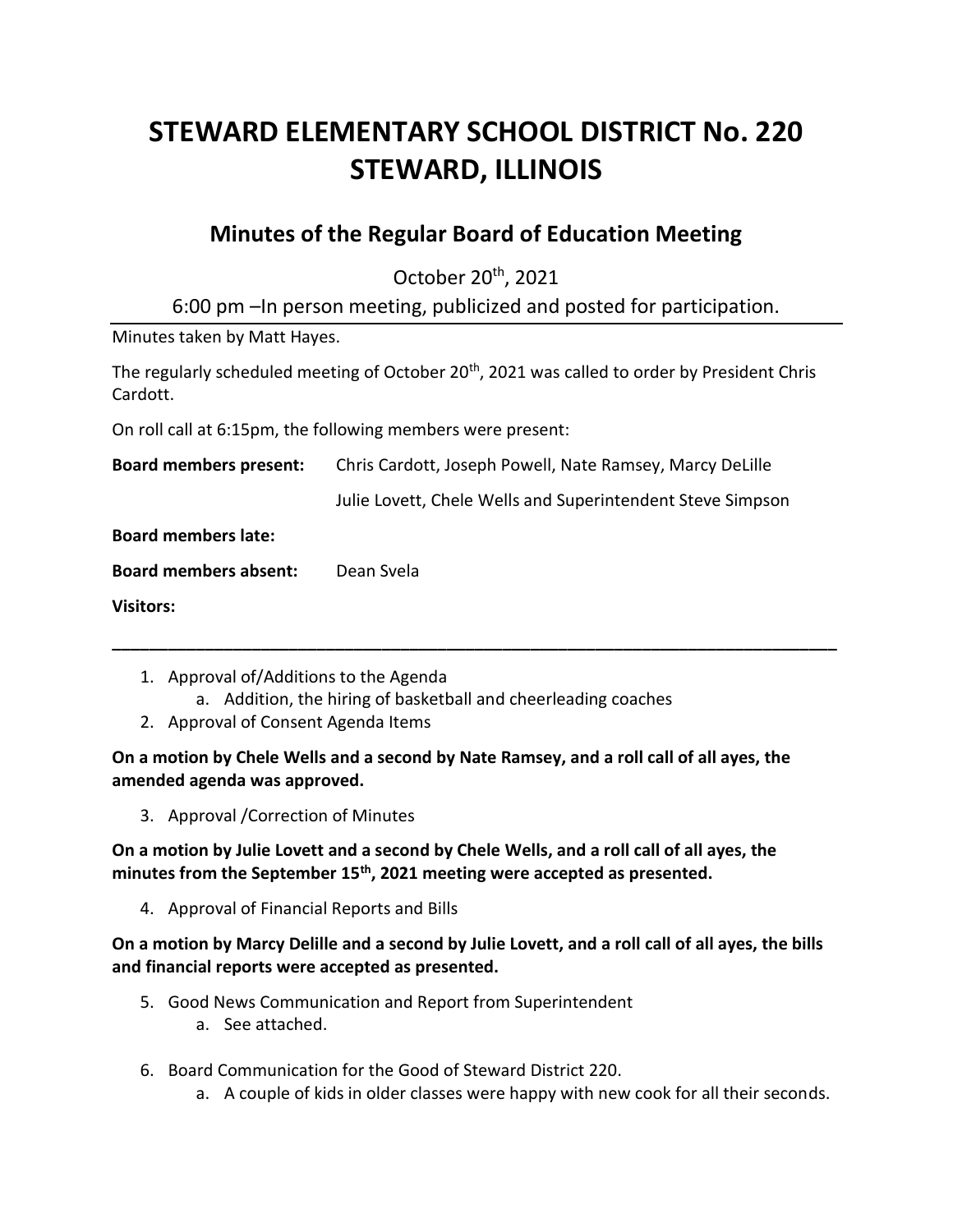- b. Mrs. Stroh organized a volunteer day at Tails for parents and students.
- c. All the positive comments from the staff and stepping up and doing things with a positive attitude.
- 7. Recognition and Comments from Employees and the public.
	- a. None

### **Old Business**

- 8. Playground Project/Pea Gravel Delivery
	- a. Trucking bill will be paid for half by PJ O'Rorke and the school will pay the other half with money donated for air conditioner.
	- b. Rogers Ready Mix donated the gravel.
	- c. Mr. Hayes to ask the scouts to rake up the overflowing gravel.
- 9. Staff Handbook/ Contract Update
	- a. Staff will meet to discuss. They have been too busy to meet yet.
- 10. Building Security/Lock Bids
	- a. Melin's Lock and Key not able to give us a dollar figure for security locks because of supply shortage.
- 11. Roof Status
	- a. The roof is still leaking after heavy rains.
	- b. O'Rorke Construction to look at it when they have time.
- 12. Old Bus Repair
	- a. Bockman's gave a bid of \$8,561.69 to get the 1997 bus in safe condition.
	- b. The cost of repairing the bus is similar to buying a used bus.
	- c. Mrs. Delille suggested we take the bus to Cappel's to have them look at it.

### **New Business**

- 13. Distribution of Annual Audit Materials (to review for November Meeting)
	- a. Audit material was distributed.
	- b. Mr. Simpson will contact Joel Hopkins to give a presentation to the board in November.
- 14. Conor O'Rorke Tournament
	- a. Blood drive and carry out will still be going on.

**On a motion by Julie Lovett and a second by Chele Wells, and a roll call of all ayes with Marcy Delille abstaining, the Conor O'Rorke tournament will not be held this year due to COVID.**

**On a motion by Chele Wells and a second by Julie Lovett, and a roll call of all ayes, approval was given for a Blood Drive and a Conor Carryout drive thru with needed use of the cafeteria and school bathrooms.**

- 15. Review of Bus Trip Pay for Sporting Events and Field Trips
	- a. Bus drivers pay of \$5 an hour for waiting for sport games was discussed.
	- b. Mr. Simpson to contact Sherri Smith at the High school to find out what Rochelle pays.